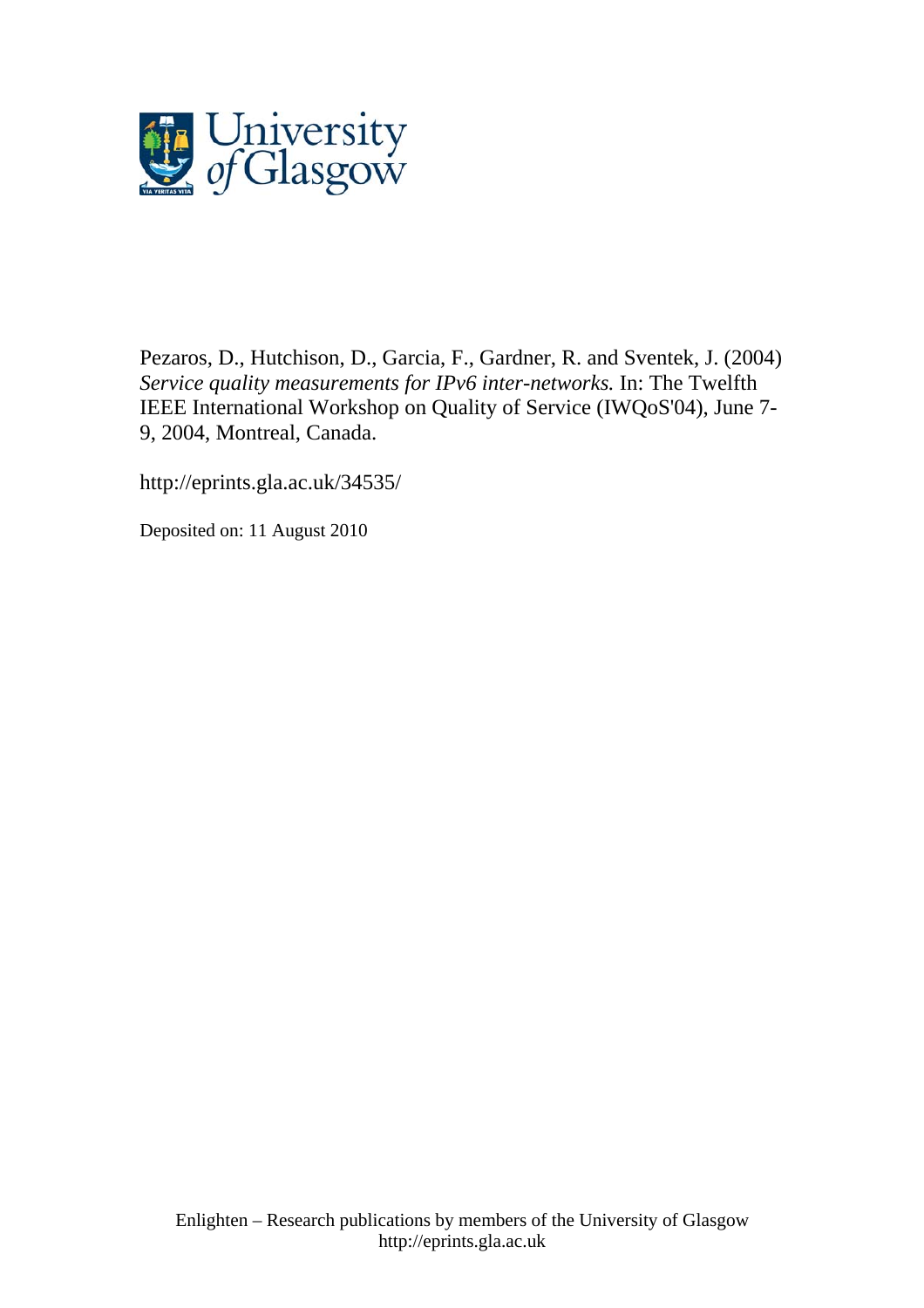# Service Quality Measurements for IPv6 Inter-networks

Dimitrios P. Pezaros, David Hutchison

Computing Department Lancaster University Lancaster, UK, LA1 4YR  ${dp, dh}$ @comp.lancs.ac.uk Francisco J. Garcia, Robert D. Gardner

Agilent Laboratories, Scotland Agilent Technologies Edinburgh, UK, EH30 9TG {frankie\_garcia, robert\_gardner}@agilent.com

Joseph S. Sventek Department of Computing Science University of Glasgow Glasgow, UK, G12 8QQ joe@dcs.gla.ac.uk

*Abstract***— Measurement-based performance evaluation of network traffic is becoming very important, especially for networks trying to provide differentiated levels of service quality to the different application flows. The non-identical response of flows to the different types of network-imposed performance degradation raises the need for ubiquitous measurement mechanisms, able to measure numerous performance properties, and being equally applicable to different applications and transports. This paper presents a new measurement mechanism, facilitated by the steady introduction of IPv6 in network nodes and hosts, which exploits native features of the protocol to provide support for performance measurements at the network (IP) layer. IPv6 Extension Headers have been used to carry the triggers involving the measurement activity and the measurement data** *in-line* **with the payload data itself, providing a high level of probability that the behaviour of the real user traffic flows is observed. End-to-end one-way delay, jitter, loss, and throughput have been measured for applications operating on top of both reliable and unreliable transports, over differentcapacity IPv6 network configurations. We conclude that this technique could form the basis for future Internet measurements that can be dynamically deployed where and when required in a multi-service IP environment.** 

*Keywords- active/passive measurements, extension headers, Internet Protocol version 6 (IPv6), performance metrics* 

# I. INTRODUCTION

A major challenge for network operators and service providers is the ability to provide a stable service with consistently predictable performance characteristics to include high network reliability, low delay, low jitter and high availability [1]. Especially when considering introducing preferential treatment to some arbitrary amount of network traffic, as opposed to all traffic being treated as best-effort, then the necessary mechanisms need to be in place to provide feedback over the different service quality characteristics experienced by the different traffic flows.

Current measurement techniques do not provide a generalised framework for performance evaluation, because either their focus is on measuring specific properties of certain types of traffic, or their scope is limited within the boundaries of single administrative domains. In addition, they are quite tightly coupled with particular measurement infrastructures and applications, performing specific measurement tasks.

Recent discussions within IRTF's Internet Measurement Research Group [2] have shown a clear interest in defining another Internet measurement protocol to try and measure performance and path properties that current deployments do not address, due to their inherent design or due to the way the network itself treats the associated measurement traffic.

In this paper, a service-oriented measurement mechanism is presented, namely *in-line*, IPv6-based measurements; the mechanism is using native features of the IPv6 protocol to provide for accurate, transparent, low-overhead and reliable traffic flow measurements for any type of traffic. At the same time it surpasses the associated difficulties and shortcomings of existing measurement protocols and systems, by not being coupled to particular applications, transport protocols, or network topologies.

Due to the evolution of the Internet Protocol as a universal transport mechanism there is an increasing aggregation of multi-service traffic onto IP networks carrying various equivalence classes of network flows. As a consequence, the different Quality of Service (QoS) requirements and different sensitivities to potential service degradation of these equivalence classes of traffic make timely and accurate measurement of actual network flow QoS essential. Measurements revealing the real service experienced by user traffic can prove valuable for long and short term network design decisions, dynamic traffic engineering, as well as for Service Level Agreement (SLA) negotiation and policing, and advanced network and service management.

Dimitrios Pezaros' work has been funded by Agilent Technologies through an industrial fellowship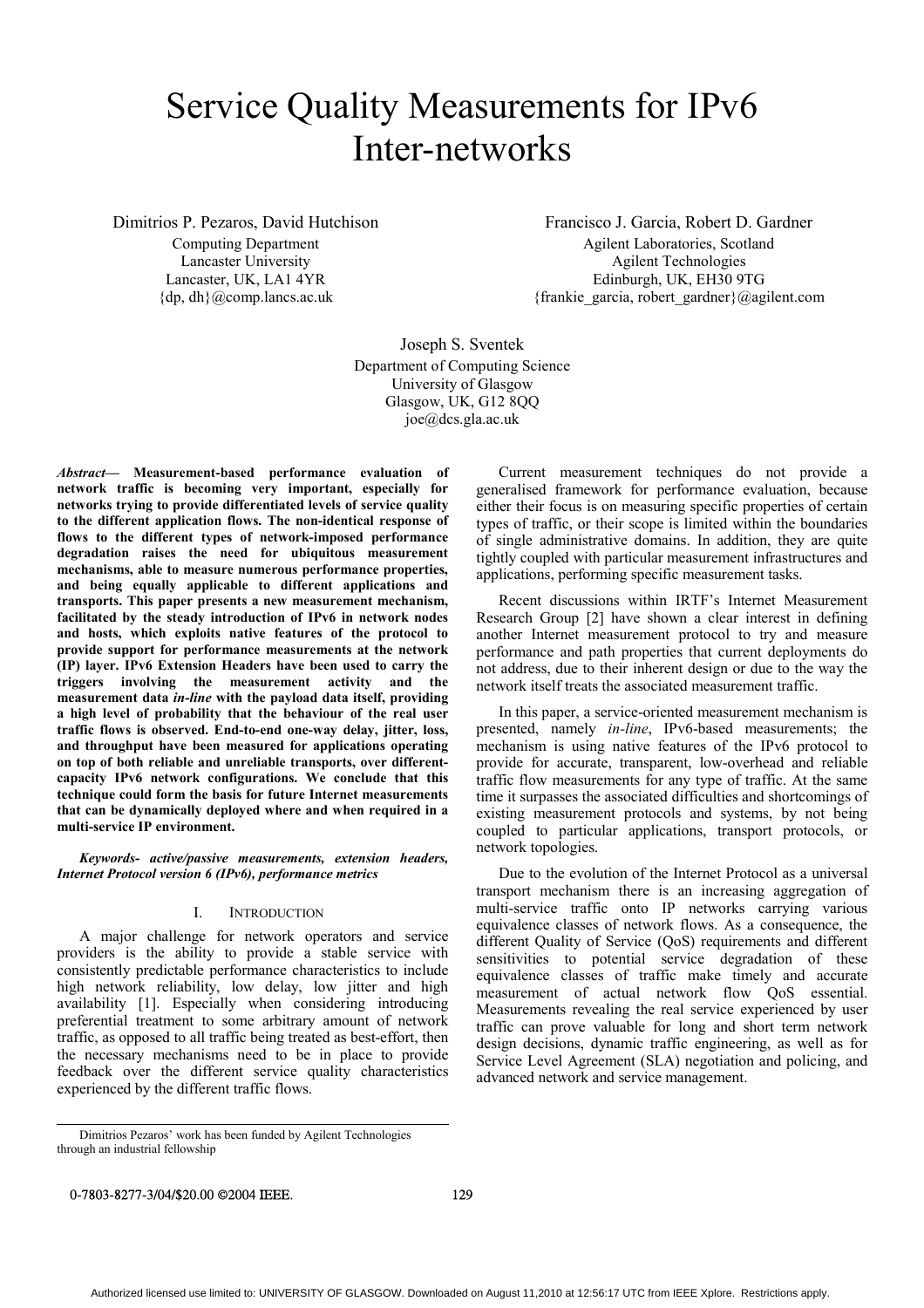This paper is organized as follows: Section 2 selectively discusses measurement-related work, identifying strengths and weaknesses of existing measurement approaches and techniques. Section 3 introduces the concept of in-line, IPv6 based measurements, highlighting the major relevance of this work to theory and practice. Section 4 describes the implementation of an In-line measurement prototype, where measurement functionality has been built into systems' network protocol stack. Section 5 presents and discusses the results taken from instrumenting with measurement data different types of traffic, carried over different-capacity IPv6 configurations. Numerous service quality characteristics in the form of performance metrics have been documented. Section 6 contains concluding remarks and highlights future directions for this work.

## II. RELATED WORK

Existing measurement techniques and infrastructures fall into two main categories, namely active and passive. The primary focus of active and passive measurements has been on measuring end-to-end path properties, and on characterising network traffic mainly through backbone link monitoring, respectively. Both active and passive streams exhibit particular limitations reflecting the fact that they are independent and non-native mechanisms (protocols, tools, etc.) operating on top of or in parallel with the actual network traffic, while trying to measure and assess its characteristics.

## *A. Active Measurements*

Active techniques are based on the concept of injecting additional traffic with known characteristics into the network to test particular attributes of a service [3]. Part of the measurement process is the generation/injection of this synthetic traffic into the network. This traffic usually consists of ICMP packets [4], [5] or variations [6], UDP packets [5], [7], [8], but also of dedicated measurement protocol traffic like NLANR's Internet Performance Measurement Protocol (IPMP) [9]. Active measurements projects have been focusing on measuring properties of end-to-end network paths between instrumented systems by implementing metrics defined within IETF's IP Performance Metrics (IPPM) Working Group, such as delay and loss, and also by defining (and implementing) higher-level metrics such as unreachability and quiescence [4].

Two major limitations of active measurements are first that the performance properties measured by the injected traffic do not necessarily reflect the performance experienced by operational network traffic; and second, the additional traffic associated with active measurements obviously impacts the network and may itself be a factor in measuring a poorer performance than the network would otherwise deliver. Also, periodic sampling and packet injection used by some architecture may fail to observe periodic network events [4]. Therefore, although active techniques are service oriented, their dependence on certain types of traffic and applications limits their ability to provide a generalized measurement framework.

# *B. Passive Measurements*

Passive measurements provide for highly accurate results by observing and analysing real traffic on a link without disruption to the service. They are usually deployed within single administrative domains and are mainly concerned with monitoring link utilisation [10], [11], deriving network traffic demands [12] and characterising backbone traffic [13]. They are particularly useful in gathering measurements of user traffic at a single observation point in the network but may also be deployed for two-point measurements by employing additional correlation techniques.

Passive measurements suffer from continuous increases in network speeds that make the amount of measurement data, which often needs to be transferred across the monitored links substantial; there is consequential difficulty in targeting specific services and identifying packets that belong to the same flows. Also, correlating samples collected at two distinct observation points to yield one-way flow measures can be a challenging task, consuming significant resources and network bandwidth [11]. Hence passive techniques are more oriented towards network engineering and investigation of the overall traffic characteristics of backbone topologies, rather than measuring the service quality properties of the different application flows carried over the Internet.

# III. IN-LINE, IPV6-BASED MEASUREMENTS

The main motivation behind defining and implementing inline, IPv6-based measurements is the lack of a generic servicequality-oriented measurement mechanism to be equally applicable to different types of traffic, independent of particular transport protocols and applications; at the same time the mechanism should mainly offer accurate, flexible and transparent performance measurements of the real -rather than special-purpose- network traffic.

In-line measurements are an intrinsically multi-point mechanism. It makes use of piggybacked data, containing measurement-related indicators such as timestamps and packet counters, carried in a special header within regular user packets. The presence of such special headers acts as a trigger that invokes the measurement activity.

Underpinning this functionality is the programmable and extensible specification of IPv6 [14] and the use of IPv6 extension headers, which allow such a measurement mechanism to be deployed independently from the applications and from the intermediate network nodes between the two (or more) instrumented points.

Hence, the contribution of IPv6-based, in-line measurements is not only the fact that the measurement data is carried along within the user packets per se. Studies of carrying timestamps and tags within packets have been conducted in the past, targeted at specific traffic (e.g. modified ICMP) [6].

The main novelty of this technique is threefold:

The user traffic carries the minimal measurement information, virtually guaranteeing that the measurements reflect the performance experienced by the payload data; at the same time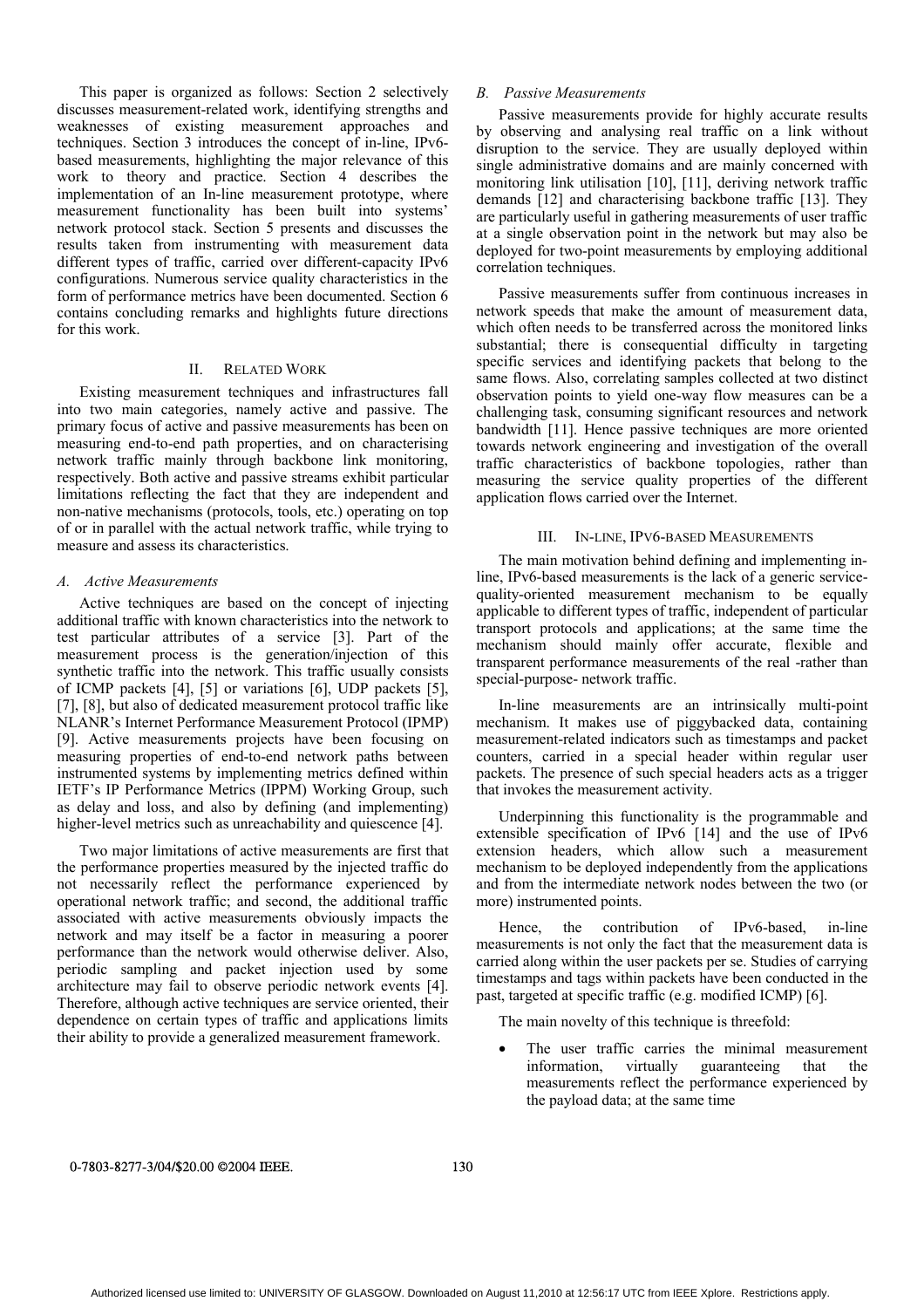- the underlying network (IPv6) layer provides the space for measurement extensions to be defined as part of the protocol itself, hence making the mechanism applicable to any type of traffic.
- Selective processing of the measurement extensions only where and when required (at specific instrumented nodes/hosts) is guaranteed by the IPv6 specification.

Optional functionality in IPv6 has been designed as a set of *Extension Headers*. These are inserted between the main IPv6 header and the upper layer (transport) header. The *Destination Options* extension header is specified to carry Type-Length-Value (TLV)-encoded options to be processed only by the packet's destination. This can either be the ultimate destination or a pre-specified intermediate destination. Destination options are not examined by the nodes along the packet's route, and therefore intermediate nodes forward the packets normally, irrespective of whether they carry such options or not. Furthermore, the IPv6 specification provides space for additional TLV-encoded options to be defined as long as they conform to certain structural and alignment requirements.

The latter two properties of the destination options header make IPv6 particularly suitable for measurement extensions to be designed efficiently, cost-effectively, and be a native part of the protocol's operation without influencing the core of the forwarding mechanism.

This also demonstrates an important difference in the design between IPv4 and IPv6: in IPv4, there is a fixed set of options defined to be carried within the main IPv4 header. Moreover, options are processed en route, and all IPv4 modules need to implement all the standardised options. "What is optional is their transmission in any particular datagram, not their implementation" (RFC 791). Not only the need for standardisation would impose immense difficulties in designing new options for IPv4, but also the need for all IPv4 modules to support them, would make their seamless operation virtually impossible.

Moreover, the necessity of option processing en route, would alter the forwarding behaviour of packets, and hence even if measurement extensions were designed for IPv4, the measurement results would not reflect the performance experienced by the rest of the (un-instrumented) traffic.

Indeed, studies on IPv4 option support in the Internet have shown that IPv4 packets carrying options would either be discarded en route (high volume routers don't have the power to process options), or they would be put on different processing queues (fast/slow path) [15].

The incremental and selective option processing of IPv6 eliminates these concerns, and henceforth makes it feasible for a native measurement mechanism to be defined and targeted to any traffic type carried over IPv6.

As part of this work, numerous measurement destination options TLVs have been defined to carry timestamps, counters and trace information as well as other associated measurement

system traffic. For a detailed description of the particular encoding of these options and their insertion between the main IPv6 header and the upper layer headers, the reader is referred to [16]. Figure 1 shows two destination options TLVs designed to measure one-way delay (a) and one-way loss (b). The rest of the paper will focus on the implementation of and the experimental results gathered from these particular measurement options.

The one-way delay TLV has been used to measure delay between two points along an Internet path, as well as more synthetic time-related parameters such as jitter and throughput. Its operation is based on the source and destination hosts inserting departure and arrival timestamps, respectively, with microsecond accuracy. The one-way loss TLV provides a means of IP-based sequencing of packets by having a source node inserting incremental sequence counters to packets belonging to the same flows, which are then observed at the destination. Packet loss as well as out of order delivery can be measured.

Figure 2 shows the different places along an end-to-end Internet path where in-line, IPv6-based measurements can be deployed; measuring properties of the real end-to-end path between hosts <A> and <D> needs the measurement functionality (extension header processing) be implemented at the two end-systems. In this scenario, nodes  $\langle B \rangle$  and  $\langle C \rangle$  will not process the measurement extension header options, rather they will forward the packet as if no extensions were present. An alternative measurement scenario is to have measurements conducted between host <A> and node <C>. In this case the encoding of the extension headers itself would explicitly specify node <C> as an intermediate destination to examine the optional header along the path from  $\langle A \rangle$  to  $\langle D \rangle$  [14], [16]. Upon arrival at node  $\langle C \rangle$  the packet header would be inspected and the measurement data observed/amended; the packet would then be forwarded to the ultimate destination  $<\!\!\n\overline{\phantom{1}}$ 

| 0 |                                     |             | 16          | 32              |  |
|---|-------------------------------------|-------------|-------------|-----------------|--|
|   | Next Header                         | Hdr Ext Len | Option type | Option data len |  |
|   | Pointer                             | Overflow    | Flags       | (Reserved)      |  |
|   | Source timestamp: seconds           |             |             |                 |  |
|   | Source timestamp: microseconds      |             |             |                 |  |
|   | Destination timestamp: seconds      |             |             |                 |  |
|   | Destination timestamp: microseconds |             |             |                 |  |

 $(a)$ 



Figure 1. (a) One-way delay and (b) one-way loss TLVs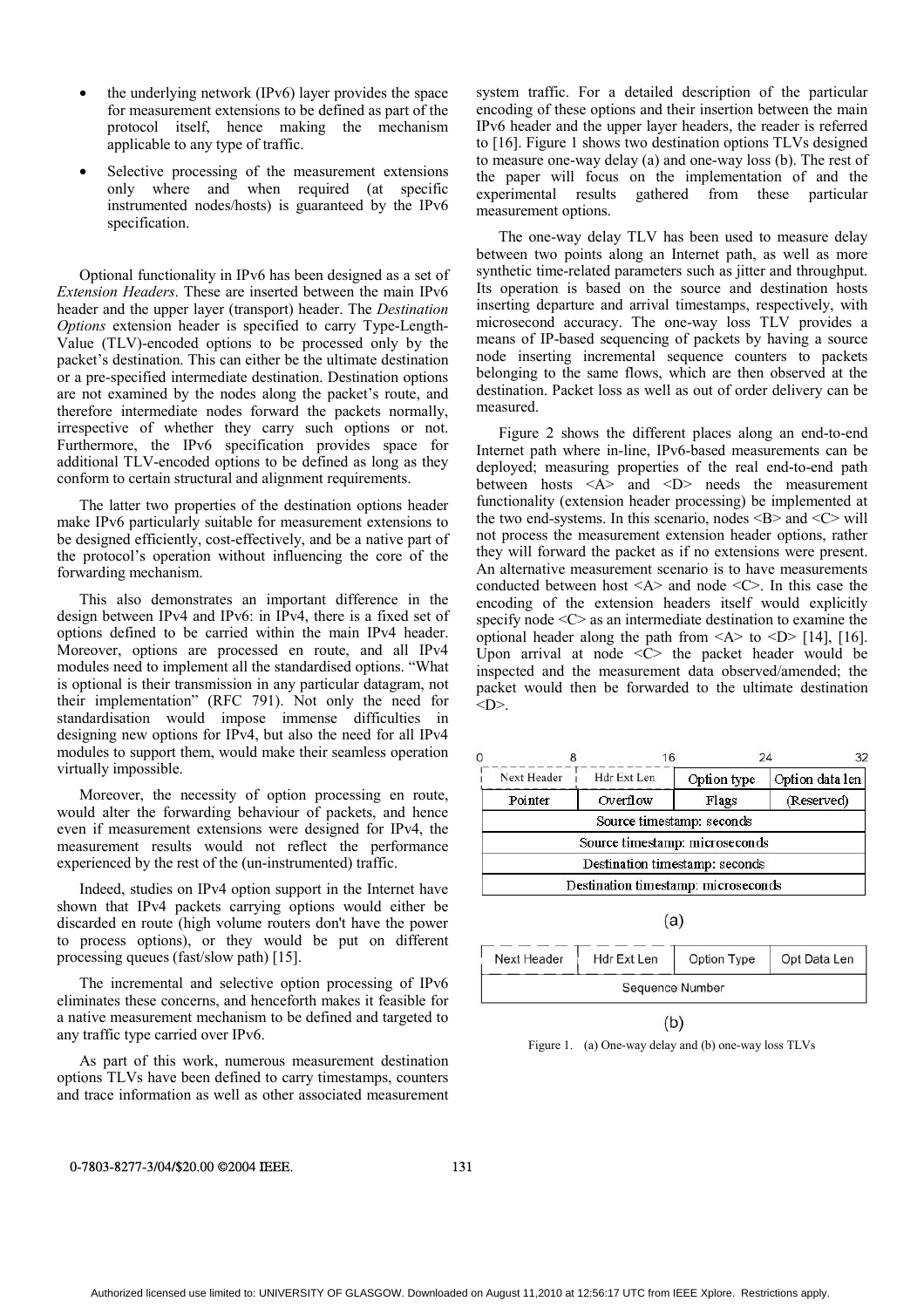

Figure 2. The different notions of end-to-end

Again, under this scenario, node  $\leq B$  need not know anything about the measurements; it forwards packets normally. Equivalent principles hold true when measuring performance between host  $\langle A \rangle$  and node  $\langle B \rangle$ , and between nodes <B> and <C>. This demonstrates the important ability of the mechanism to enable end-to-end as well as intermediate path (e.g. between edge nodes of an Autonomous System) measurements.

In contrast to active measurements that are applied to certain types of traffic, two-point in-line measurements can be applied to the majority of traffic flows, with a small additional systematic delay and marginally larger packet headers. Moreover, in contrast to two-point passive measurements correlation of data from path endpoints is not necessary, reducing the complexity of the measurement system, potentially reducing the amount of measurement data that must be shipped across the network and speeding up the availability of the measurement results.At the same time, it is important to ensure that the addition of measurement data does not become intrusive and therefore adversely affect the traffic being measured. For example, if the addition of measurement data were to cause packet fragmentation and reassembly, then any resulting measurements might be highly questionable, especially in relation to delay. Also, the addition of measurement data to time- or length-sensitive packets, such as Voice-over-IP packets, may have detrimental consequences and, in any case, be difficult because of header compression techniques.

In-line techniques should thus be considered as another potentially favourable approach to measurement rather than as an omnipotent answer appropriate for all situations.

#### IV. PROTOTYPE IMPLEMENTATION

As was emphasised earlier in the paper, an important property of in-line measurements is the decoupling between the measurement mechanism that instruments packets with measurement data, and the higher-level architecture/tool that is used to gather and analyse the measurements. In this section the implementation details of the measurement instrumentation mechanism and the measurement system prototypes are treated separately.

#### *A. In-line Measurement Modules*

At a system level, the required functionality for instrumenting traffic with measurement-related information can be implemented in a variety of different ways, depending on the other roles of the system in question (e.g. network node, host), and its available resources and processing capabilities. A network element might implement separate measurements

modules for different measurements that can be dynamically loaded onto a line interface as dynamically reconfigurable hardware, as software, or as a hybrid combination of both options.

For the purposes of the prototype, measurement modules are implemented as dynamically Loadable Kernel Modules (LKMs) running on Linux systems (kernels 2.4.x), that can be linked with a running Linux kernel at runtime. The modules provide insertion, manipulation, extraction and removal of IPv6 measurement destination options TLVs, as an integral part of the kernel's implementation of the network protocol stack. These typically provide better processing performance compared to external, user-space applications.

Separate modules have been used not only for the different types of measurement extension headers (e.g. figure 1 (a) and (b)), but also for the distinguished functionality between the "source" and the "destination" systems in an experiment.

Each measurement is implemented as a pair of source/destination modules that -once loaded- attach themselves to the IP6\_output and IP6\_input queues, respectively. The responsibility of the source module is to select packets to be instrumented before they are forwarded to the network interface; create the destination options extension header and the appropriate measurement TLV, and fill the corresponding fields with local measurement data. Then the module inserts the extension header between the main IPv6 header and the payload data, and returns the packet under the control of the IP6\_output routine. If a packet to be instrumented already contains another extension header, then the source module creates and inserts the measurement TLV according to the IPv6 extension headers' processing rules [14].

The destination module observes packets as these come in from the network interface. If a packet contains a destination options header carrying the appropriate optional TLV, then the module, depending on the experiment, stores the measurement data, and sometimes adds further local measurement indicators to the TLV fields. Then the measurement header is extracted and the packet is passed back to the IP6\_input routine which resumes processing control.

Figure 3 shows the operations of source and destination measurement modules when measurements are taken between hosts A and B. It can also be seen how the two modules can simultaneously operate on each system, hence providing for bidirectional measurements of traffic flows.



Figure 3. Source and destination measurement modules also showing bidirectional operation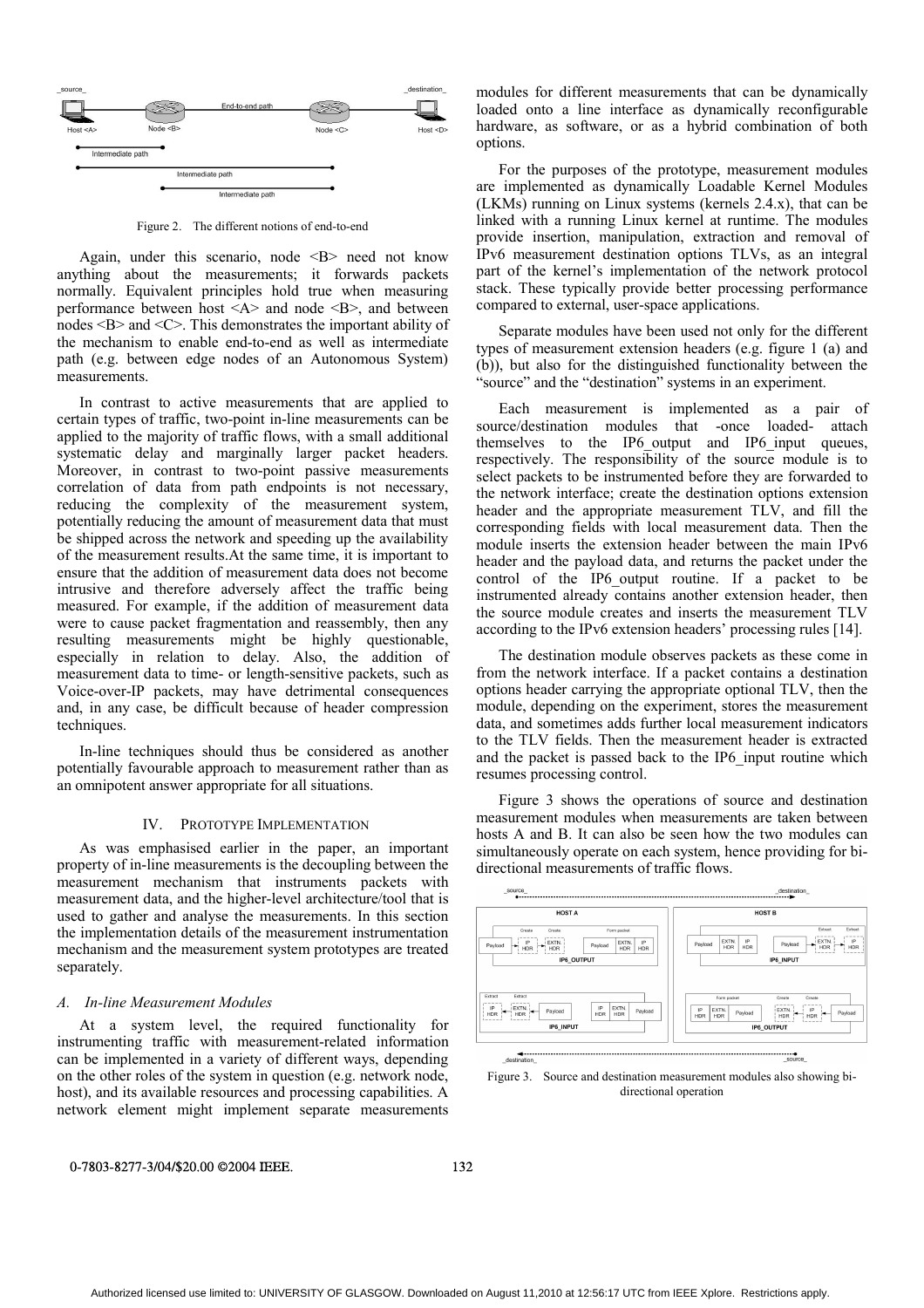The measurement modules use character devices in order to read data from and write data to the user space, through the input/output control (ioctl) system calls. The source module reads configuration commands from the user space, which include filtering and sampling parameters, so that traffic instrumentation can be tuned to be as fine or as coarse-grained as necessary. Filtering can be based on the source and destination addresses and ports, on transport protocol, traffic class, and on flow label values. Sampling can be configured to determine whether the module should instrument all packets (that match filtering criteria), 1-in-N packets, or act at a specific temporal sampling rate. The destination module writes to the character device the measurement-related information of packets belonging to instrumented flows. For each packet, this information contains copies of the main IPv6 header, the destination options measurement TLV, and the transport layer header of the packet, all encapsulated in the form of an opaque test-object. Test-objects can then be accessed from a user space measurement application for further data analysis.

Referring to the examples of the one-way delay and loss TLVs (figure 1), the corresponding source and destination modules perform the following measurement-specific tasks: the one-way delay source module inserts a 64-bit timestamp to the TLV marking the departure time from the system, and the destination module inserts an arrival timestamp to the TLV. The one-way loss source module builds a database of active flows (based on the source/destination addresses and ports tuple) since the time it was loaded. It then starts inserting a 32 bit incremental sequence number to the TLV of every departing packet that matches the filtering criteria. After insertion, the sequence number of each flow is stored in the corresponding flow record in the database. The module resets the counters of a flow if it has been inactive for more than a configurable number of seconds. The one-way loss destination module simply copies the extension header (together with the IPv6 and the transport layer header) to the user-spaceaccessible character device, without making any amendments to the loss TLV.

## *B. Measurement tools*

The test-objects created by the destination module for a particular measurement are then read by a measurement system that decodes the data and extracts values of interest. Each object contains encoded information specifying the particular measurement class it belongs to (e.g. delay, loss, or trace measurement), and depending on that class, trace-files are created containing measurement-specific indicators (timestamps, counters) as well as network and transport layer values, such as e.g. packet payload length or TCP window size.

Further off-line and computational analysis of the measurement data is being conducted by protocol-specific engines that re-build the flows out of the individual packets and reveal their performance characteristics in the form of first (e.g. delay, loss) and second order (e.g. throughput, jitter) performance metrics. The tool also offers the possibility of combining unidirectional flow traces to build the entire TCP streams, and examine the relevance in performance between

the forward the reverse paths of the connections. This is particularly applicable when investigating sessions where the data characteristics massively differ in each direction (e.g. file transfers), or when measuring the performance of traffic over asymmetric paths.

## V. EXPERIMENTAL RESULTS

The operation of the in-line measurements prototype has been initially demonstrated by instrumenting representative types of traffic end-to-end, over a variety of different-capacity network configurations. Future experimentation will also consider conducting measurements between selective intermediate nodes, transparently to the end-systems, essentially demonstrating a scenario of measurements being taken between edge nodes of an ISP.

In this section time-related and loss performance results are presented for bulk transfers running over TCP, and for streaming video traffic running over UDP.

Figure 4 shows an overview of the overall connectivity between the different IPv6 networks at Lancaster University and the rest of the Internet. Measurements were conducted over a variety of topologies, including private and public wired 100 Mb/s Ethernet networks, IEEE 802.11b operational topologies, and 512/256 kb/s ADSL links. Wireless connectivity is provided at major parts of the University campus and also at a number of places in the city centre. End-to-end IPv6 connectivity for the residential broadband links is provided through IPv6-in-IPv4 tunnels to/from the university's network.

In order to demonstrate the applicability of the technique and its inter-operation with current protocol stack implementations and higher level services, we chose to instrument traffic of existing off-the-shelf applications; a FTP server [17] generated bulk TCP transfers, and a streaming video client-server pair [18] was used to create the UDP streams.



Figure 4. Overall IP connectivity at Lancaster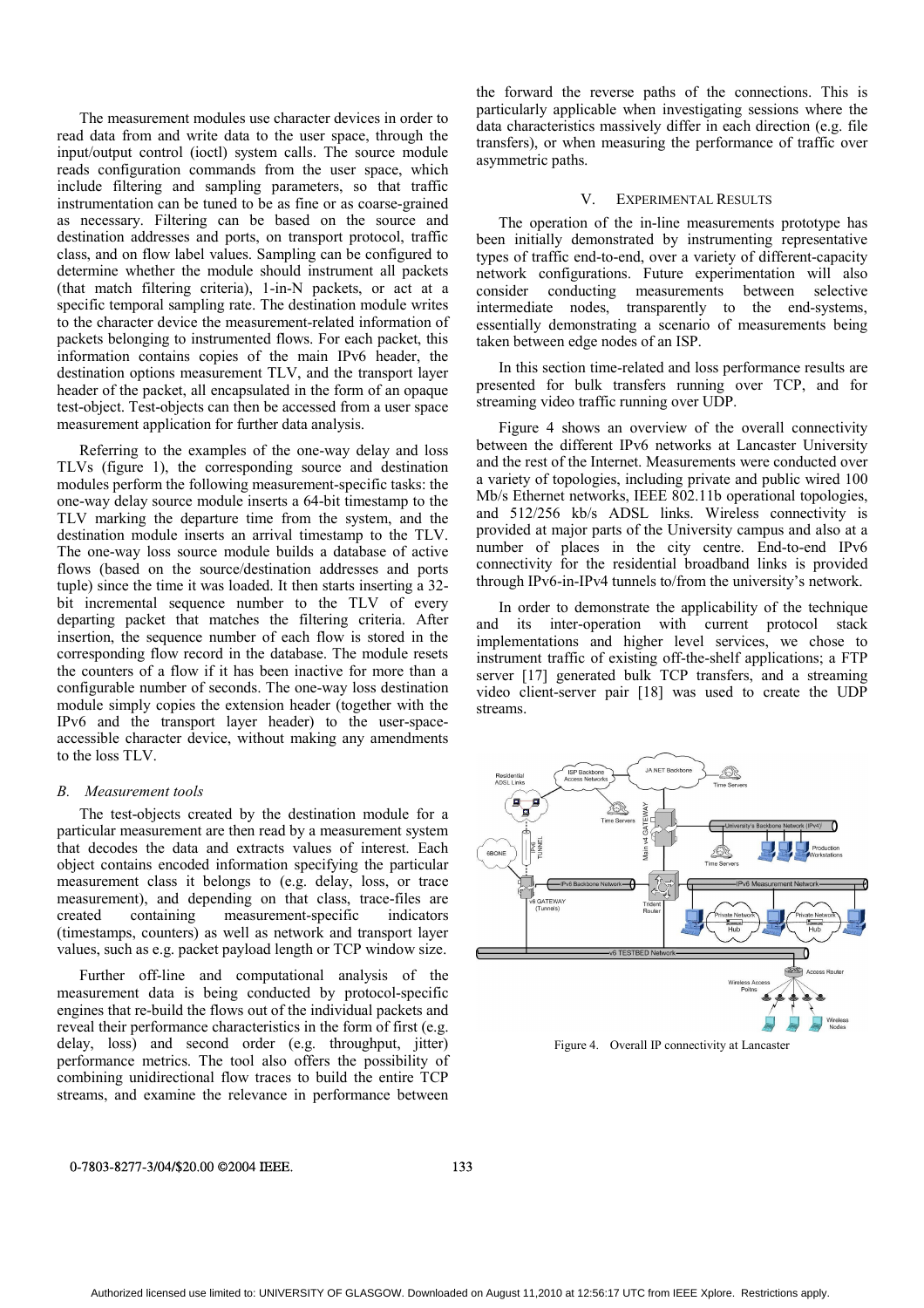Measurements were coarse-grained, instrumenting every packet of the flows of interest with no selective sampling. Filtering has been based on the transport protocol, piggybacking with measurement data "all TCP" or "all UDP" traffic, respectively. For the time-related measurements the systems synchronised using NTP [19] with a stratum 1 server. The offset of each system from the NTP server was included in the timestamp calculation and it was empirically validated that this was sufficient to always produce positive delays, even over 100 Mb/s delay-free private wired Ethernet topologies. Of course, for test cases revealing delays at the order of hundreds of milliseconds, a NTP synchronisation error/offset of a few milliseconds is not significantly affecting the accuracy of the measurements.

The remainder of this section focuses on the presentation and discussion of measurement results taken over the experimental IPv6 configurations, and demonstrating the operation of the one-way delay and loss TLVs (figure 1) to assess a variety of performance metrics.

End-to-end paths over the IEEE 802.11b networks as well as over the 512/256 kb/s ADSL links have been considered as a set of more attractive topologies to measure, mainly for two reasons. First, they are relatively low capacity, operational configurations where there is a significant amount of crosstraffic present that creates higher contention along the path, and influences the performance of the instrumented flows. On the wireless side, traffic traverses a 4-hop path over university's wireless networks into the IPv6 Testbed network, and then routed within the private IPv6 measurement networks; more interestingly, IPv6 traffic to/from the residential ADSL links is tunnelled in IPv4 and traverses a 15-hop path over UK ISPs' backbone topologies, before it is de-capsulated at the tunnel end-points and routed within the IPv6 configurations (figure 4). Second, these topologies provide a better approximation of access networks and of more complex end-to-end paths, where there is no administrative access to network nodes and no control over the path followed by the traffic. Two-point, in-line measurements are used to provide an insight on the performance properties experienced by user traffic.

The overhead of the in-line technique was 20 and 8 bytes per instrumented packet for the time-related and loss measurements, respectively. For TCP that uses the full space (indicated by the MSS option) to carry data, this meant that more packets were needed (and more time) to complete the data transfer. For UDP, the overhead was mainly the additional processing delay of adding the extension header to each measured packet.

## *A. TCP Measurements*

Bulk file transfers were generated over the wireless and ADSL topologies, and measurements were collected for both the forward (data) and reverse (ack) path by running simultaneously the source and destination measurement modules at the two end-systems of interest, as illustrated in figure 3. For TCP, the performance properties of interest were the absolute application goodput and packet loss. In this sense, goodput is defined as the number of payload bytes received per unit time in each direction, as opposed to throughput, which measures the number of packets sent, regardless of their eventual fate [20]. Measurements show the number of payload data bytes (excluding all network and transport layer headers) received at the destination over the end-to-end, one-way transit delay of each packet. The measurement system had to guarantee that packet fragmentation due to the addition of measurement data was strictly avoided, since fragmentation would not only impact the performance experienced by the traffic flows, but could also have cause instrumented packets to be treated differently by the network nodes than the rest of the traffic.

For TCP traffic this was achieved by decreasing the TCP Maximum Segment Size (MSS) option to accommodate space for the extension headers within the MTU boundaries. The inline measurement source modules altered the MSS option in the header of TCP SYN messages and re-calculated the checksum of the packet. This approach is similar to the one used within the Netfilter project [21]. Another approach would have been to inform the applications about the space requirements of the in-line measurements, but this would be more tightly-coupled with the systems' kernel implementation.

Figure 5 is a kernel density plot [22] showing the estimation of the probability density function (pdf) of the application goodput (both forward and reverse paths) for three different bulk transfers over the wireless network. There is a clear similarity in the goodput of the three different transfers shown. The upper plot suggests that the application goodput of the data path mainly takes values between 8 and 15 KB/s; the lower plot shows the reverse path that has some peaks mainly around 4, 5 and 6 KB/s. The data paths of the transfers follow a distribution, such that the goodput tends to get larger values than the mode (around 10 KB/s). The shape of the lower plot reflects the more "static nature" of the goodput in the reverse path, which consists of small-sized acknowledgements that do not make optimal use of the bandwidth capacity. Reference [23] explains how TCP throughput, and hence goodput too, is directly proportional to the packet size.



Figure 5. Density plots of TCP Goodput over the wireless networks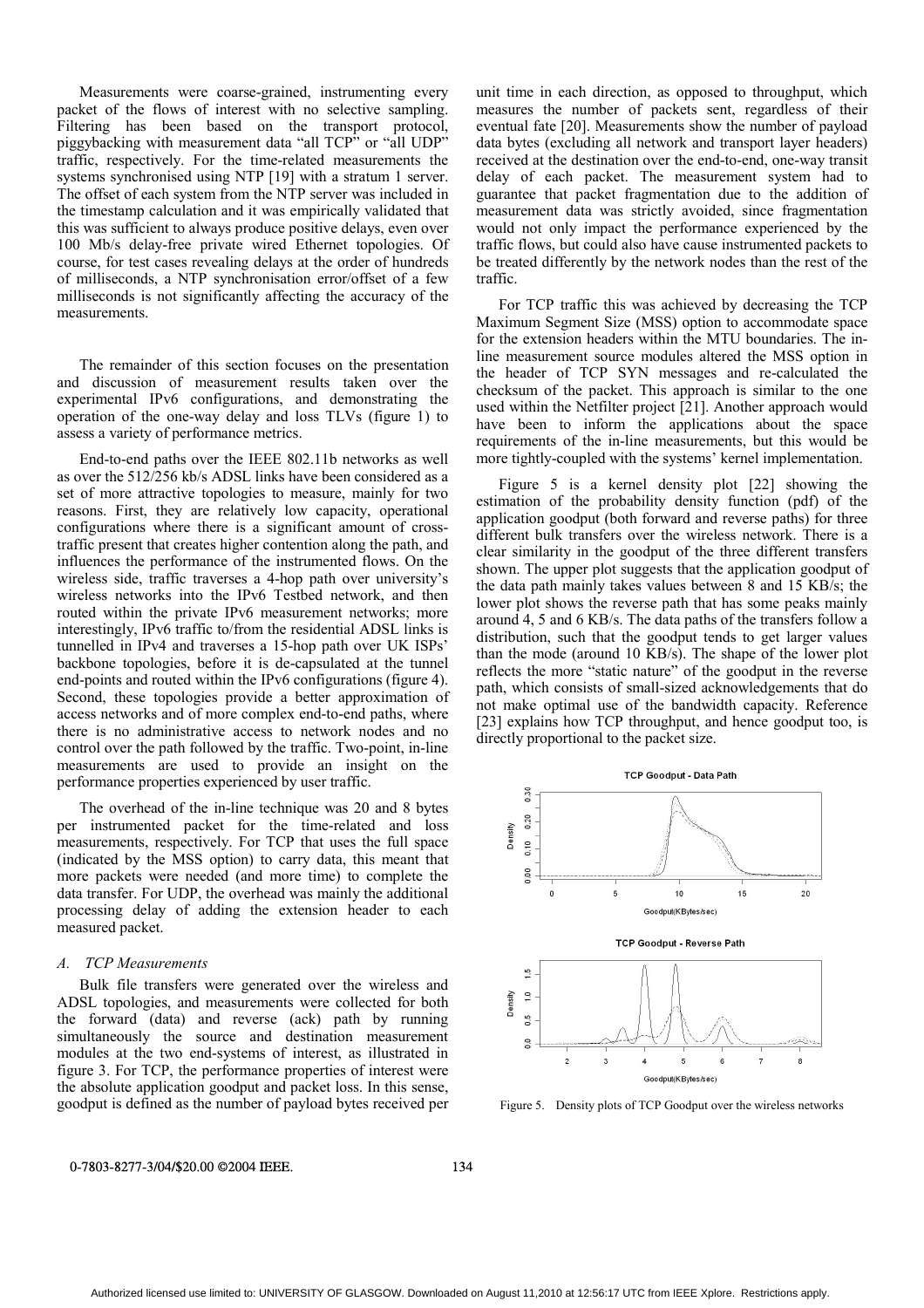Figure 6 shows the density estimation of the distribution of application goodput of the data path for the ADSL downlink (512 kb/s) and uplink (256 kb/s). It can be seen that the data path of the ADSL line in each direction follows a very similar distribution, with similar peaks. The fact that the downlink graph (solid line) is shifted to the right (i.e. larger goodput values) can among others, also illustrate the difference in bandwidth capacity in each direction. Again, the distribution here implies values larger than the mode, but these seem much smaller and less smooth than what is shown at the upper plot of figure 5. These spikes at the tails of the distribution can be attributed to the high contention (50:1) of the path and the significant presence of competing traffic. Also, the IPv6-in-IPv4 tunnelling might have influenced the performance experienced by the flows; native IPv6 mode could have resulted in more optimistic goodput figures for the ADSL paths. However the difference of the peak values between the upper plot of figure 5 and figure 6 does not reflect the difference neither in capacity nor in utilisation between the two networks (11 Mb/s vs. 512 kb/s) in addition to the tunnelling that took place for experiments over the ADSL. Hence, signal strength of the wireless network might have also been an influencing factor of performance degradation.



Figure 6. Density plots of TCP Goodput over the ADSL links



Figure 7. TCP Loss over the wireless networks

Figure 7 shows an interesting case of packet loss experienced by a TCP bulk transfer over the wireless network, where there were burst occurrences of lost packets, mainly in the reverse path. Figure 8 shows a more normal case of packet loss over the ADSL link, where occasionally some packets are lost/dropped. Packet loss is being measured as the difference in the sequence numbers in the packet loss TLV (figure 1), between successive packets received by the destination measurement module.



Figure 8. TCP Loss over the ADSL link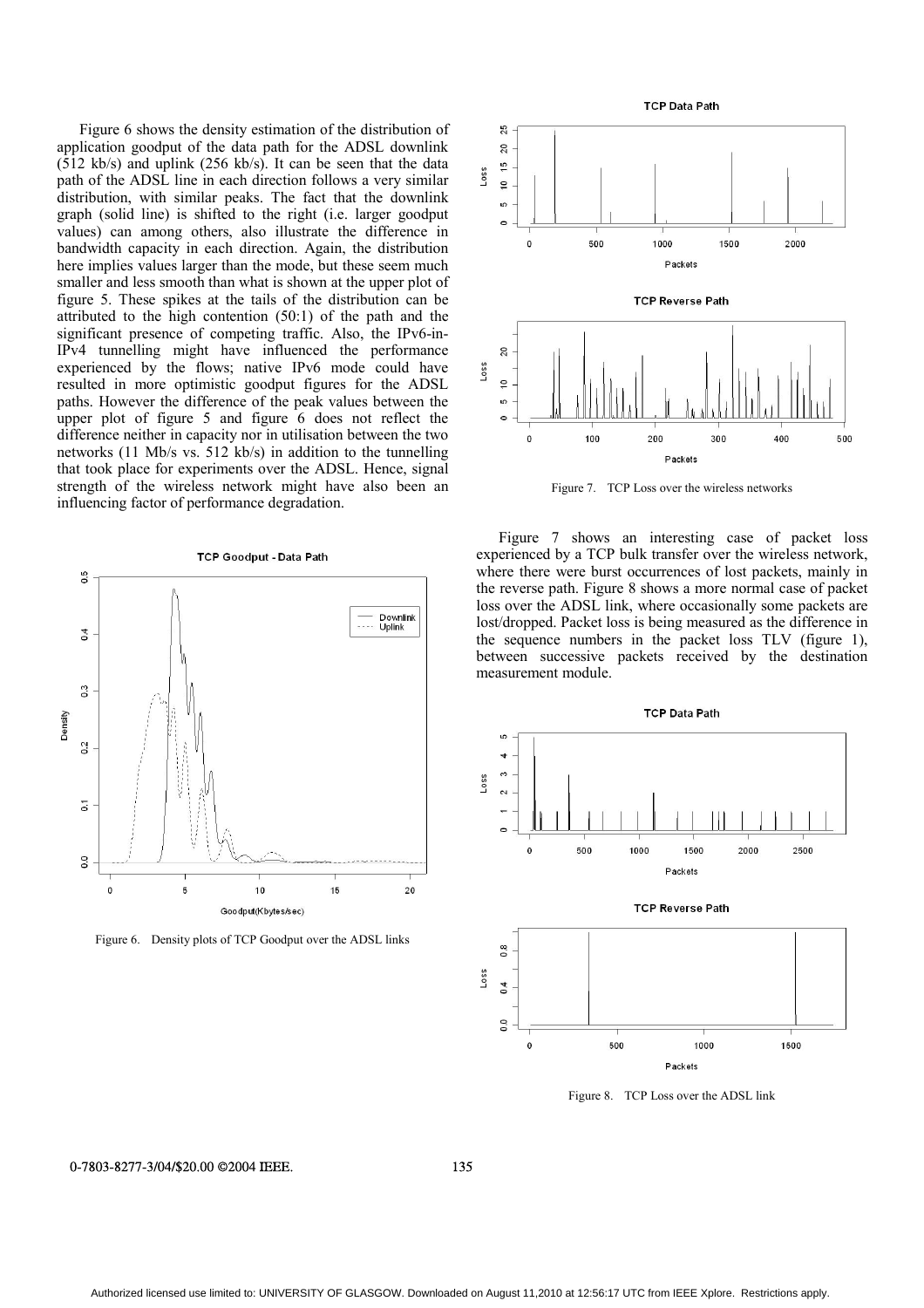# *B. UDP Measurements*

UDP traffic consisted of packets adequately-sized (1348 bytes) to accommodate the measurement information. For the video streaming sessions, measurements of end-to-end oneway transit delay, inter-packet delay variation (jitter), and packet loss are presented, as a set of more appealing performance properties for UDP traffic.

Figure 9 shows the density estimation of the distribution of the one-way delay experienced over the wireless network and the ADSL down and up-links, respectively. The video stream over the higher capacity 11 Mbps wireless link experiences relatively small delay values having a mean of 19.25 milliseconds and the  $3<sup>rd</sup>$  quantile of the distribution is 23 ms, hence 75% of the observations fall below this value.

Over the ADSL link the delays are clearly much larger with means 679.6 and 1558 ms for the down and up-link respectively. Between the two asymmetric ADSL channels the difference in the delays is considerably large, reflecting much better the difference in bandwidth (512 vs. 256 kb/s) than the TCP goodput experiments did.

Figure 10 shows UDP Jitter density estimation for the three different-capacity channels. Over the wireless link, jitter is mainly concentrated on small positive values, although some sudden decreases in delay can also be seen. Although the mean is 0.00172 ms, which is influenced by the large negative values, and the standard deviation is approximately 6.56, the plot itself shows that most values are not very widely-spread.

This can imply that the delays experienced by the UDP flow tend to slightly increase with time, being influenced by the delays experienced from the previous packets. On the ADSL side the means are not much larger, but values are clearly more spread, with standard deviations approximately 36.8 for the downlink, 43.8 for the uplink, respectively.



Figure 9. Density plots of the end-to-end one-way delay for UDP over the wireless and the ADSL networks



Figure 10. Density plots of Jitter for the UDP streams over the wireless and ADSL links

A very interesting situation with severe packet loss is shown in figure 11, where 1.5 Mb/s MPEG video was streamed over the wireless and ADSL topologies. Frequent bursts of up to 60 lost packets have been experienced during a video experiment over the wireless link. It can be implied that packet loss almost follows a pattern of tens of packets being lost approximately every 15 hundred packets being streamed, with only a few occasional losses in the order of 1-5 packets.

An even more severe situation arose during the same video experiment over the ADSL uplink, where bursts of losses occasionally reached a few thousands and more frequently a few hundreds of packets. It is indicative that from the more than four thousand packets sent from the server, only around 360 packets were received by the client. Needless to say that at the application front-end there was no video playback, although the end-system kept receiving packets occasionally.





Figure 11. Packet loss of the UDP stream over the wireless and ADSL links